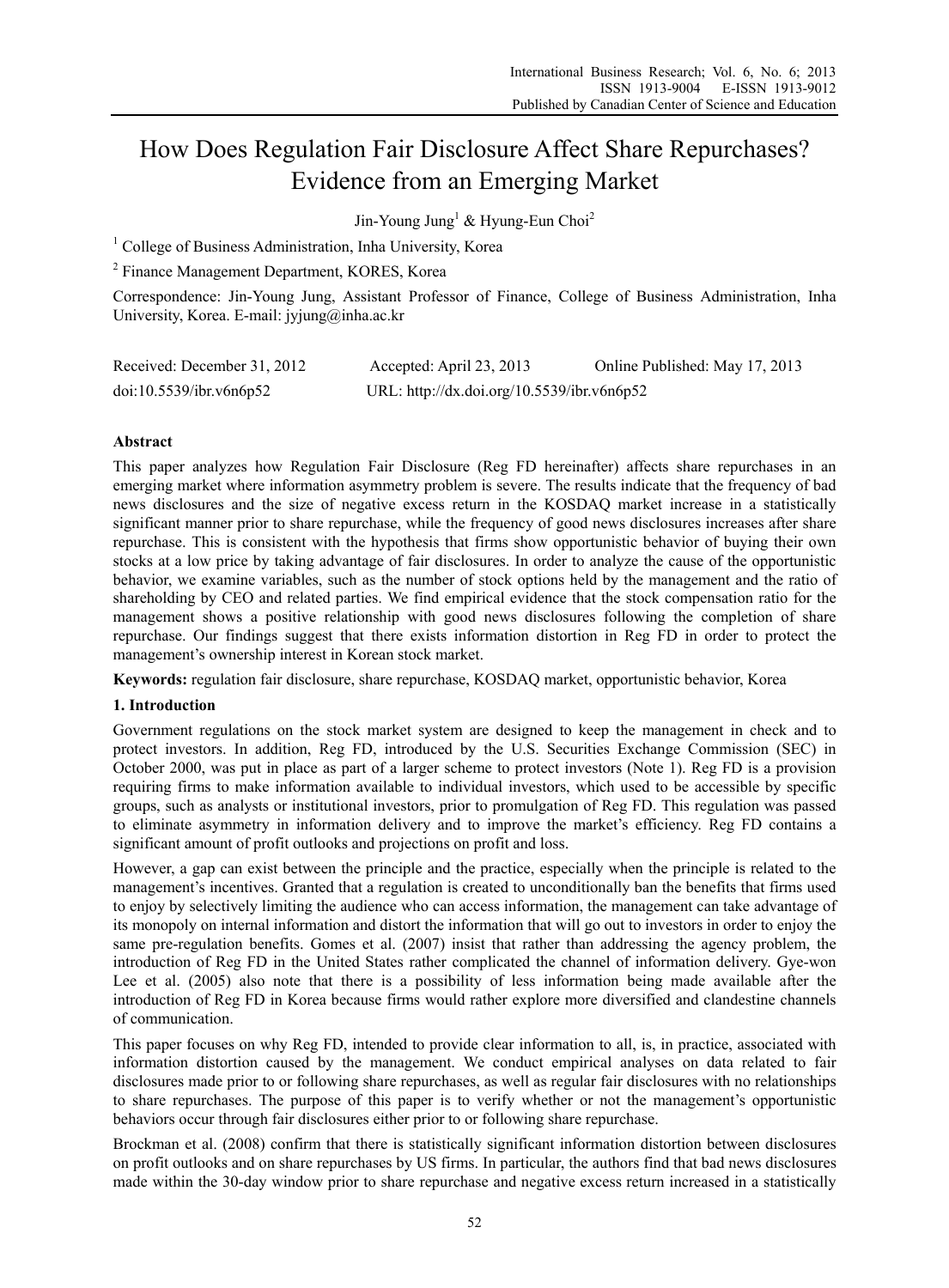significant manner. This indicates that a firm's disclosures are related to the management's intent to distort information so that they can buy their firm's shares at a low price.

In this paper, we apply the research methodology adopted by Brockman et al. (2008) in order to study the relationship between fair disclosures and share repurchases using the KOSDAQ market for empirical analysis. Firms listed on the KOSDAQ market are smaller in size than those on the Korean Stock Exchange (KSE hereinafter) market, and the KOSDAQ market has higher information delivery cost than the KSE market. This suggests that the KOSDAQ market may have more serious information asymmetry issue than the KSE market, and that the management of KOSDAQ firms can cause information distortion through fair disclosures.

Since Reg FD was introduced in Korea in November 2002, there had been little research conducted on fair disclosures in Korea. Henceforth, the portion of share repurchases has been steadily growing in the dividend policies of domestic firms, and quite a few studies have been done on share repurchases. However, studies that link Reg FD with share repurchases are almost non-existent in Korea.

In this paper, we empirically analyze whether Reg FD lives up to its original purpose of reducing agency cost and information asymmetry and protecting investors. Our analysis uses points prior to and following firms' share repurchases in the KOSDAQ market. According to our study, when compared to "regular" times when no share repurchase is taking place, there is a significantly higher probability that fair disclosures made within the 30-day window prior to share repurchases come out as bad news disclosure. Also, due to these fair disclosures, the firms' stocks have a statistically significant negative excess return for three days prior to and three days following the disclosure date.

This paper is organized into six sections. In Section 2, we review background information on Reg FD and share repurchases, and examine the relationship between them. Section 3 describes the sample and the methodology of the study. Section 4 presents the empirical evidence, and Section 5 presents the robustness analysis results. Our conclusions are presented in Section 6.

# **2. Literature Review**

Though it has been approximately 10 years since Reg FD was introduced, there still is a lack of research on this regulation in emerging markets, whereas studies in the developed markets, such as US and UK, have been active on the subject of eliminating information asymmetry and on efficiency in information delivery that may have been affected by the introduction of Reg FD.

Gomes et al. (2007) insist that implementation of Reg FD brought about welfare loss for small-sized firms and show that the capital cost of these firms actually went up. They could prove neither that agency cost went down after the implementation of Reg FD, nor that there was a decreased risk of litigation stemming from information asymmetry. This, they argue, indicates that Reg FD caused unintended side effects on information flow. Results of studies on stock price volatility observed before and after introduction of Reg FD are mixed. Heflin et al. (2003) insist that volatility dropped; Bailey et al. (2003) claim that they were not able to find significant changes.

In Korea, Kim et al. (2005) insist that Reg FD induced some positive changes in terms of stock volatility before and after the disclosure date. They found that volatility was reduced and deviations of excess return became smaller. However, Lee et al. (2005) present a different view, mentioning that volatility has grown larger in small-sized firms, and less information is available due to the fact that analysts' profit estimates are mostly targeted at larger firms and smaller firms are marginalized. In summary, views are mixed on whether or not Reg FD, both domestic and foreign, has brought about significant changes to the information environment.

In the meantime, Fried (2001) takes note of the management's intentional behaviors that are beyond the function of information delivery, and proposes a hypothesis of the management's opportunism. This means that the management may send false undervaluation signals to the market through disclosures with a view to selling their stocks. Agapova et al. (2012) find that after Reg FD, information efficiency deteriorates in firms that do not provide public guidance and for new guiders, while it does not change for firms that continue issuing public guidance.

Unlike the literatures on Reg FD, research papers on share repurchases, both domestic and foreign, carry quite in-depth debates. Ahn et al. (2011) show that the financial executives regard undervaluation of the stock price as the most significant factor in determining share repurchase policy. On the matter of information delivery effect, Choi and Jung (2012), by analyzing disclosure data on share repurchases between 2000 and 2007, discover that disclosures aimed at share repurchases have an effect of information delivery as they find out that disclosures aim at share repurchases, which correspond to cheap talk neither costly nor binding, can affect the market both in the short and long term.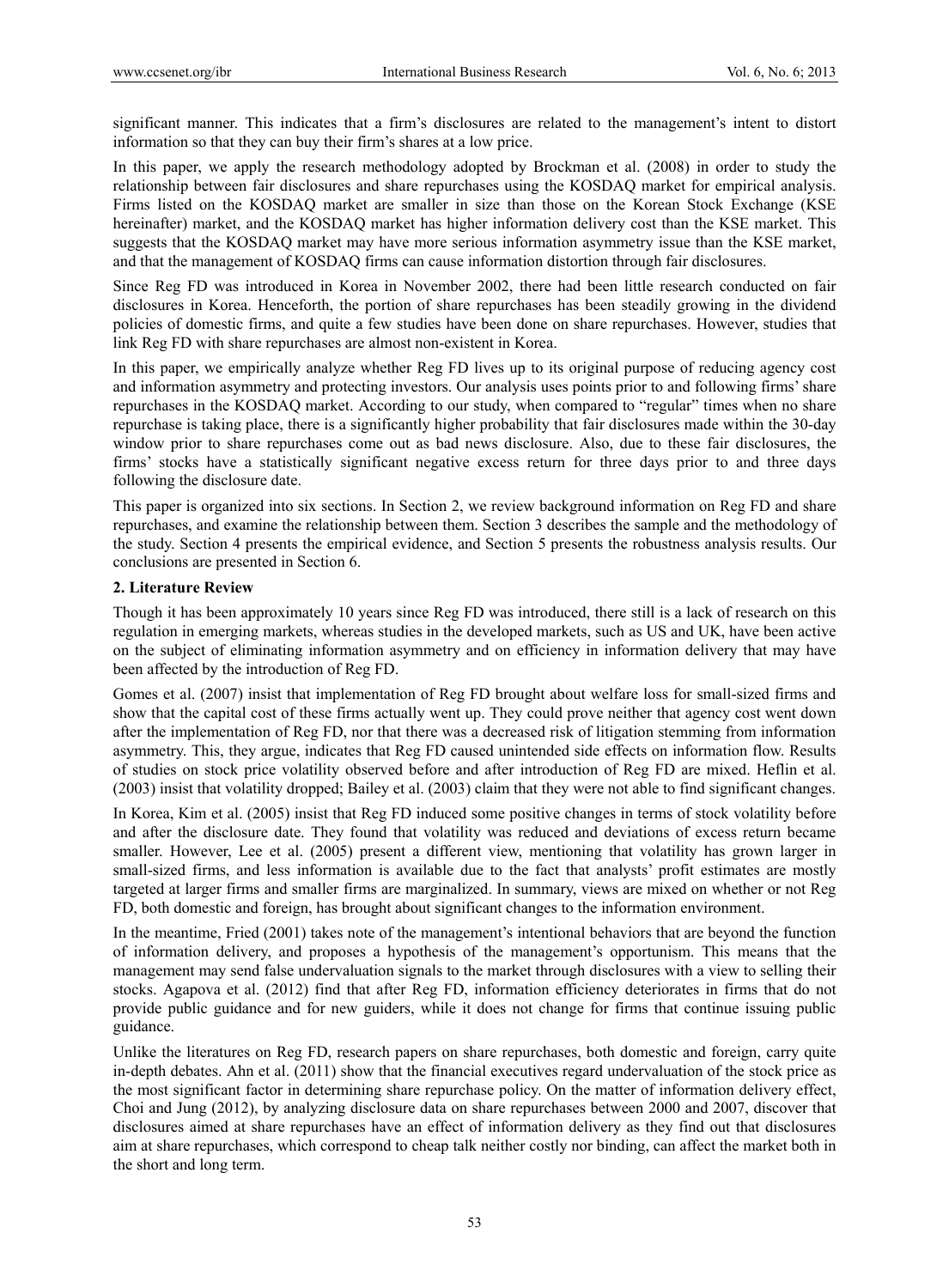This research suggests that it is important to test whether Fried (2001)'s hypothesis of opportunism by the management holds in emerging markets' share repurchases through abusing Reg FD. Cheng and Lo (2006) show that insider trading happens because of plans and intent of the management, and that specifically the contents and the timing of bad news disclosures made prior to share repurchases are controlled by the management. Brockman et al. (2008) also state that there is a clear trend that the management tries to buy stocks at low prices prior to share repurchases through intentional and voluntary bad news disclosures on profit prospects. They suggest that the incentivizing force behind this behavior is the management's tendency to protect the value of its stock options and shareholdings.

In this paper, we aim at verifying, from the perspective of the management's opportunism hypothesis, whether the management's intentional information distortion can be detected in the course of fair disclosures and disclosure of share repurchases in an emerging market. In our analysis, we use six years of Korea Securities Dealers Automated Quotation (KOSDAQ) market data, from November 2002 to September 2008. The reason we picked the KOSDAQ market over the KSE market is that the former has greater information asymmetry, and that the opportunistic behaviors of the management can be more pronounced in smaller sized firms (Gomes et al. 2007). Korea is a good representative example of emerging markets to provide an essential insight as to whether Reg FD has been put to use as intended to protect investors or solidify the private interest of management.

## **3. Sample and Methodology**

## *3.1 Sample*

In order to measure the momentum variable of the stock market and accounting data in the years before Reg FD was introduced, we set our research time window (January 2001-September 2008) beginning from two years prior to November 2002 when Reg FD was first implemented. Data on the relevant firms' fair disclosures and disclosures on share repurchases come from the electronic disclosure system (www.dart.fss.or.kr), and we use the FNGuide for corporate financial data and stock returns.

We set the event period for the relationship between fair disclosures and share repurchase as 30 days prior to the disclosure dates of share repurchases and 30 days after the disclosure dates of completed share repurchases. As sample firms for our study, we select those firms that made more than one fair disclosure during either one of the above two periods. Those firms that made more than one fair disclosure during the 30-day window prior to the disclosure dates of share repurchases were taken as samples for "pre-share repurchase disclosure," and those firms that made more than one fair disclosure during the 30-day window following the disclosure dates of completed share repurchases were taken as samples for "post-share repurchase disclosure".

Table 1 provides the details of the total samples used for this paper. The key to the data analysis for this paper is how much more explanatory the disclosure data within the event period is than the disclosure data outside of the event period. For instance, as for pre-share repurchase samples for the KOSDAQ market, those firms made 289 fair disclosures during the event period. If we can show that these disclosures have statistically more significant positive or negative relationships with the firms' stock returns than 4,767 fair disclosures made outside of the event period, this can be considered as supporting evidence for the hypothesis that fair disclosures made within the event period have some ulterior motives.

| Number                                                                   | Pre-share<br>repurchase | Post-share<br>repurchase |
|--------------------------------------------------------------------------|-------------------------|--------------------------|
|                                                                          | disclosures             | disclosures              |
| Number of share repurchases of sample firms                              | 264                     | 240                      |
| Number of sample firms                                                   | 150                     | 139                      |
| Number of fair disclosure of sample firms during the event period        | 289                     | 271                      |
| Number of fair disclosure of sample firms except during the event period | 4767                    | 4051                     |
| Total number of fair disclosure of sample firms                          | 5056                    | 4322                     |
| Good News                                                                | 2812                    | 2421                     |
| <b>Bad News</b>                                                          | 2244                    | 1901                     |

# Table 1. Sample selection

Description: Our sample firms are selected based upon whether they provide fair disclosures 30 days before the share repurchase announcement and 30 days after the completed share repurchases from October 2002 to September 2008. Those firms that made more than one fair disclosure during the 30-day window prior to the disclosure date of share repurchases are taken as samples for "pre-share repurchase disclosures," and those firms that made more than one fair disclosure during the 30-day window following the disclosure date of completed share repurchases are taken as samples for "post-share repurchase disclosures." Criteria to classify fair disclosures into good news or bad news is a positive or negative sign of excess return on the basis of KOSDAQ100 index for the three day period running from one day prior to the disclosure to one day after the disclosure [-1, 1].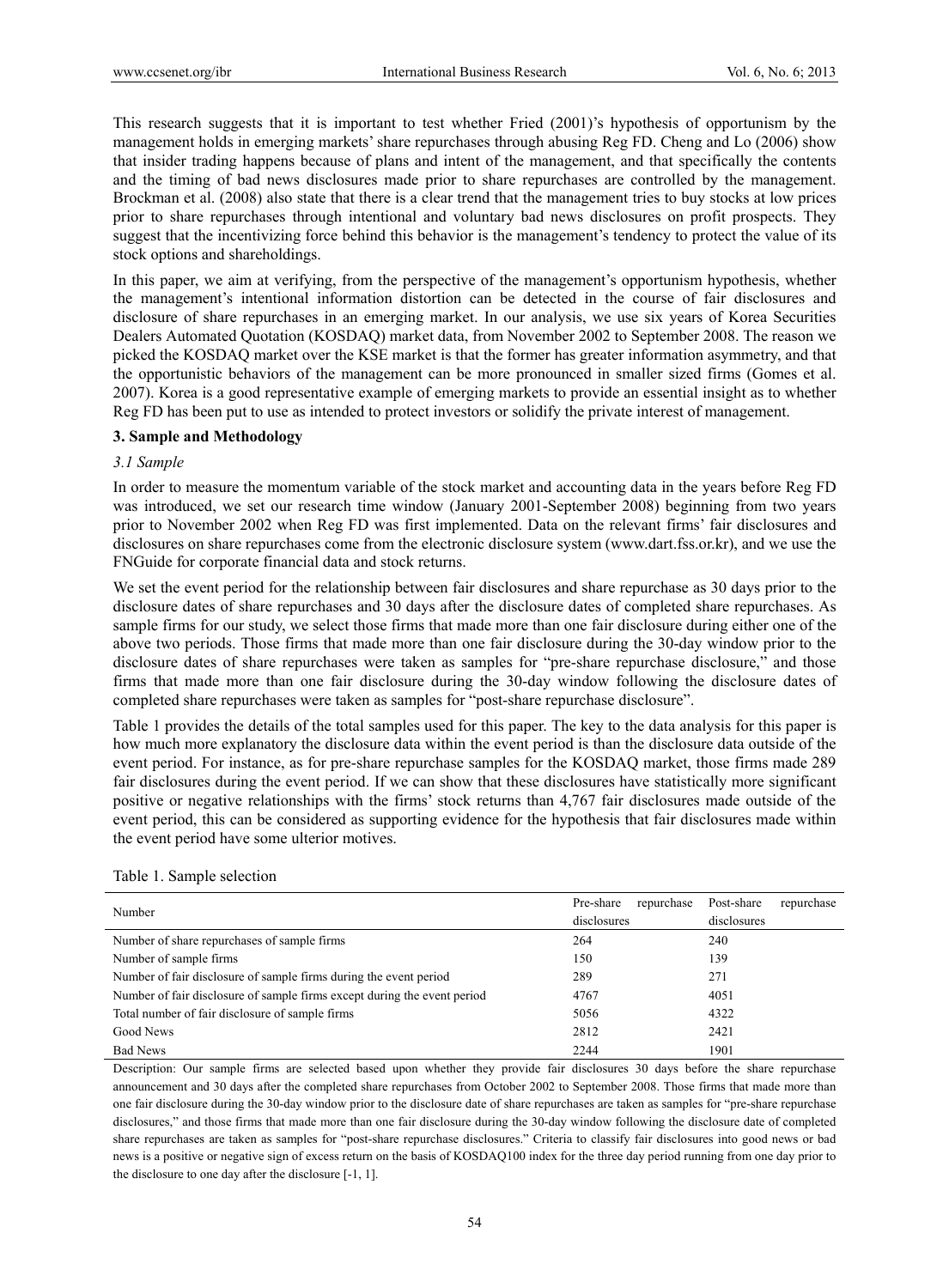Criteria to classify fair disclosures into good news or bad news is a positive or negative sign of excess return on the basis of KOSDAQ 100 index for the three day period running from one day prior to the disclosure to one day after the disclosure [-1, 1]. Namely, if the index's excess return had a positive sign, the disclosures were considered good news, and if negative, bad news.

## *3.2 Methodology*

In order to examine whether the management shows opportunistic behaviors of strategically and systematically distorting information in the context of the relationship between fair disclosures and share repurchases, we run two regression analyses.

The first step is logit regression analysis using a dummy variable called GN as its dependent variable. As for GN, if a firm's fair disclosure is considered good news, 1 is assigned as its value. If bad news, 0 is assigned. In other words, it means that the closer GN is to 1, the more likely it is that fair disclosures will be good news.

The next step is multiple regression analysis using a continuous variable called SRET as a dependent variable. SRET is the size of excess return based on the stock price index for a given KOSDAQ 100 company from one day prior to the disclosure to one day after it [-1, 1]. Namely, SRET is a continuous variable of GN, the aforementioned discrete variable. If SRET is positive, GN has 1 as its value. If negative, 0.

More specifically, this paper employs the following regression analysis model to conduct empirical analysis.

$$
Pr(GNt) = \alpha + \beta_0 DRepD_t + \beta_1 LOG\_MKTt-1 + \beta_2 MBt-1 + \beta_3 ROEt-1 + \beta_4 ABRETt-1 + \varepsilon_t
$$
 (1)

$$
SRET_t = \alpha + \beta_0 DRepD_t + \beta_1 LOG\_MKT_{t-1} + \beta_2 MB_{t-1} + \beta_3 ROE_{t-1} + \beta_4 ABRET_{t-1} + \varepsilon_t
$$
 (2)

Definitions of independent variables from the regression analysis formulas (1) and (2) are as follows.

DRepD: This is a dummy variable that has a value of either 1 or 0. If a given firm's fair disclosure falls within the 30-day window event period before and after share purchases, the dummy variable has 1 as its value. If the fair disclosure occurs outside of the 30-day window, it has 0 as its value.

LOG MKT: This is the natural logarithm of market capitalization for the fiscal year before the implementation date of a given fair disclosure (t-1).

MB: This is the market to book ratio, where market capitalization for the fiscal year before the implementation date of a given fair disclosure (t-1) is divided by book value (total capital – preferred stock).

ROE: This is the return on equity for the fiscal year before the implementation date of a given fair disclosure  $(t-1)$ .

ABRET: This is a variable representing excess return of a given company vis-à-vis KODAQ 100 from 90 days prior to the implementation date of a given fair disclosure to two days prior [-90, -2].

Of these independent variables, LOG\_MKT serves as a control variable for corporate size; MB for firms' growth opportunities; and ROE for business results and performance; and ABRET is used as an independent variable to control for momentum effect of a firm's stock return.

We are looking to see if we can state with empirical evidence that DRepD, or a fair disclosure made within the 30-day window before or after share repurchases, has a significant influence on frequency of good and bad news for the given stocks' return and on excess return. If we can, this can be used as supporting evidence of the opportunist hypothesis that fair disclosures are driven by the management's incentives. In other words, our results will indicate whether fair disclosures are made by Korean corporate management with intentions other than to eliminate information asymmetry or to make information delivery more efficient as was originally intended by Reg FD.

## **4. Empirical Results**

## *4.1 Sample Description*

Table 2 shows descriptive statistics on the samples before and after share repurchases in the KOSDAQ market. Market capitalization for the KOSDAQ market firms that had share repurchases is 83 billion won prior to share repurchases, and 125.2 billion won after share repurchases. Their average ROEs are 8 percent before share repurchases, and 11.3 percent after share repurchases. Their markets to book ratios are 1.78 and 1.80 respectively for before and after share repurchases, which are higher than figures from the KSE market.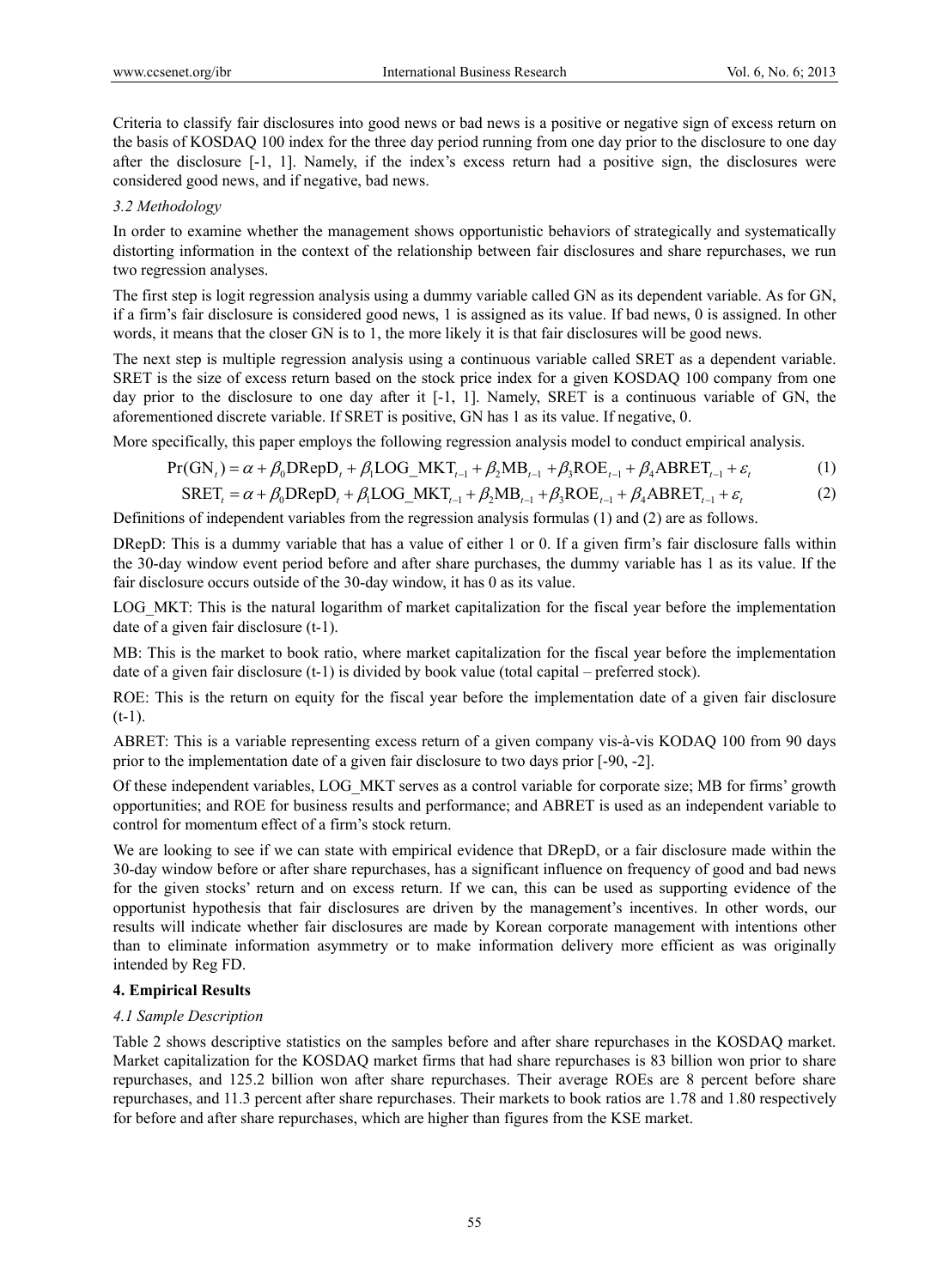| Variable                         | Number | Average  | Standard deviation | First quartile | Median   | Third quartile |
|----------------------------------|--------|----------|--------------------|----------------|----------|----------------|
| Pre-share repurchase disclosure  |        |          |                    |                |          |                |
| DRepD (Dummy)                    | 5,056  | 0.057    | 0.232              | 0.000          | 0.000    | 0.000          |
| <b>SRET</b>                      | 5,056  | 0.008    | 0.045              | $-0.016$       | 0.005    | 0.029          |
| Good news                        | 2,812  | 0.037    | 0.036              | 0.011          | 0.025    | 0.049          |
| Bad news                         | 2,244  | $-0.026$ | 0.026              | $-0.034$       | $-0.018$ | $-0.009$       |
| <b>GN</b>                        | 5,056  | 0.556    | 0.497              | 0.000          | 1.000    | 1.000          |
| MKTCAP(100 million won)          | 5,056  | 830      | 1242               | 147            | 351      | 982            |
| MB                               | 5,056  | 1.787    | 1.679              | 0.792          | 1.338    | 2.268          |
| <b>ROE</b>                       | 5,056  | 0.080    | 0.404              | 0.030          | 0.125    | 0.220          |
| <b>ABRET</b>                     | 5,056  | 0.047    | 0.351              | $-0.157$       | $-0.015$ | 0.158          |
| Post-share repurchase disclosure |        |          |                    |                |          |                |
| DRepD (Dummy)                    | 4,322  | 0.063    | 0.242              | 0.000          | 0.000    | 0.000          |
| <b>SRET</b>                      | 4,322  | 0.008    | 0.045              | $-0.016$       | 0.005    | 0.028          |
| Good news                        | 2,421  | 0.035    | 0.036              | 0.010          | 0.024    | 0.047          |
| Bad news                         | 1,901  | $-0.027$ | 0.027              | $-0.037$       | $-0.020$ | $-0.009$       |
| GN                               | 4,322  | 0.560    | 0.496              | 0.000          | 1.000    | 1.000          |
| MKTCAP(100 million won)          | 4,322  | 1252     | 4939               | 154            | 383      | 1042           |
| MB                               | 4,322  | 1.806    | 1.998              | 0.747          | 1.280    | 2.222          |
| <b>ROE</b>                       | 4,322  | 0.113    | 0.270              | 0.039          | 0.131    | 0.223          |
| <b>ABRET</b>                     | 4,322  | 0.054    | 0.353              | $-0.148$       | $-0.007$ | 0.159          |

Table 2. Descriptive statistics of sample firms

Description: The table shows descriptive statistics on the sample firms in the KOSDAQ market from 2001 to 2008. DRepD is a dummy variable. If a given firm's fair disclosure falls within the 30-day event periods before and after share purchases, the dummy variable equals 1, 0 otherwise. SRET is the excess return on the basis of KOSDAQ 100 index for the three-day period running from one day prior to the disclosure to one day after the disclosure [-1, 1]. Positive excess return means good news, and negative excess return means bad news. GN is a dummy variable that has a value of 1 if the fair disclosure is good news, and 0 otherwise. MKTCAP is the market capitalizations for the fiscal year before the implementation date of a given fair disclosure. MB is the market to book ratio, where market capitalization for the fiscal year before the implementation date of a given fair disclosure is divided by book value (total capital – preferred stock). ROE is the return on equity for the fiscal year before the implementation date of a given fair disclosure. ABRET is a variable representing excess return of a given company compared to indices of a firm's stock return (KODAQ 100) from 90 days prior to the implementation date of a given fair disclosure to two days before [-90, -2].

#### *4.2 Univariate Analysis*

Table 3 lays out the results of our analysis to see whether or not fair disclosures, falling within the 30-day event period before or after share repurchases, affect independence of sample firms' fair disclosures. To this end, a matrix is created for the total fair disclosures by sample firms on a univariate basis of good or bad news, or of within or outside the event period. Following this is a chi-square test to examine whether a fair disclosure is within or outside of the event period and if it affects independence of whether a fair disclosure is good or bad news.

The results show that those firms that made fair disclosures within 30 days prior to share repurchases were making bad news disclosures with a significantly higher frequency compared to those firms that made disclosures more than 30 days prior to share repurchases. Also, the chi square value is 4.68, statistically significant within the 1 percent significance level. On the other hand, firms made good news disclosures significantly more frequently within 30 days after share repurchases. We are also able to see that the subsequent size of excess return changed.

In the pre-share repurchase samples, if fair disclosures do not fall within the event period, excess return is around 0.87 percent, but if fair disclosures occur during the event period, excess return is close to 0 percent, meaning excess return is unattainable. The t-test coefficient for the difference of return distribution is -3.13, displaying difference at a quite high significance level. In the case of post-share repurchase samples, significance turns out to be a bit lower. Overall, our results in Table 3 show that fair disclosures of bad news prior to share repurchases and fair disclosures of good news following share repurchases affect excess returns of the firms as well as the frequency of good or bad disclosures.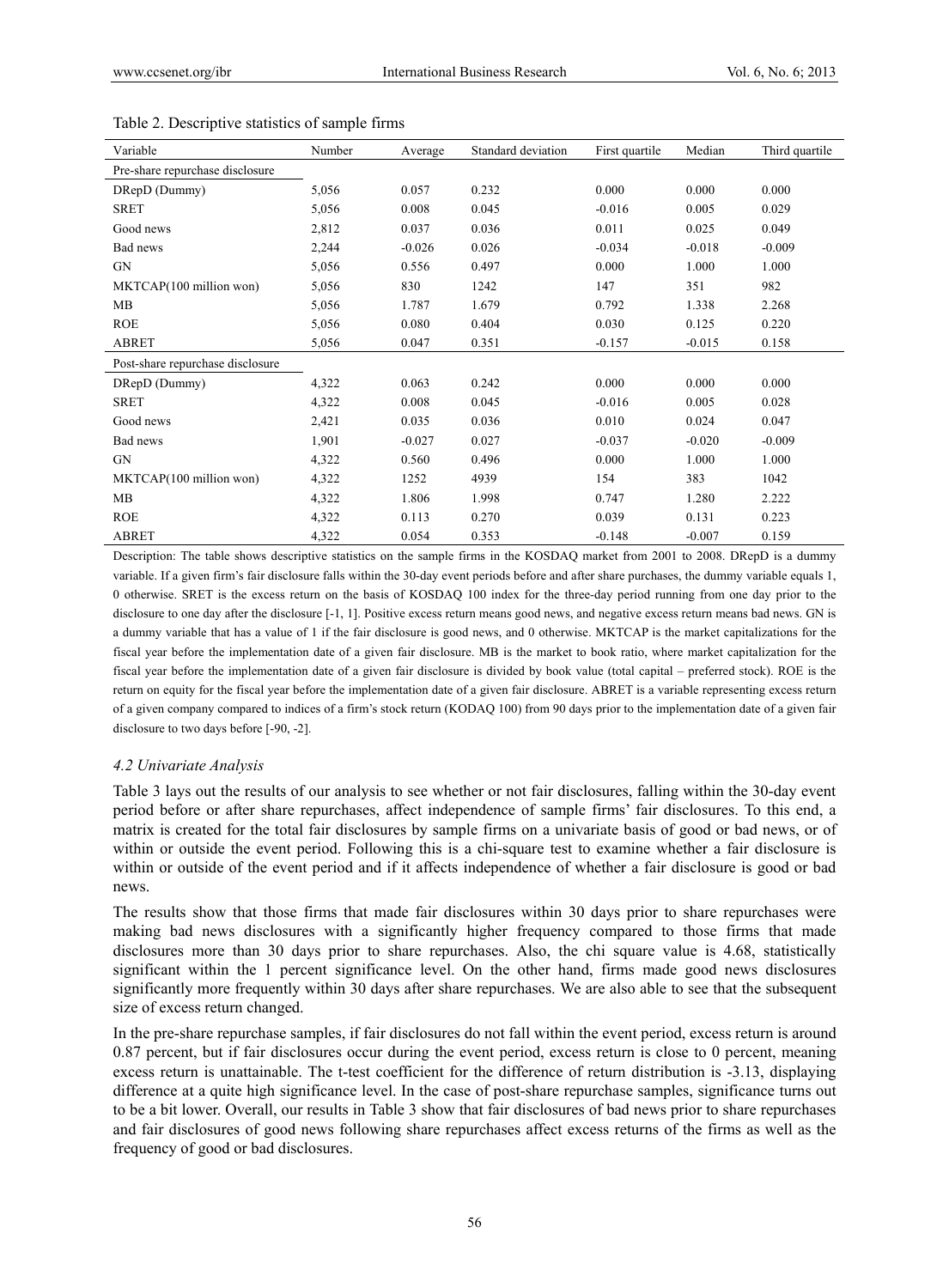Table 3. Univariate analysis

| Panel A: Univariate Test of Good/Bad FD dummy |  |
|-----------------------------------------------|--|
| Pre-Share Repurchase Disclosure               |  |

|                                                 | Pre-Share Repurchase Disclosure |                                 |       | Post-Share Repurchase Disclosure |                                  |       |  |
|-------------------------------------------------|---------------------------------|---------------------------------|-------|----------------------------------|----------------------------------|-------|--|
|                                                 | Good news                       | Bad news                        | Total | Good news                        | Bad news                         | Total |  |
| Within the event period $(\pm 30)$              | 143                             | 146                             | 289   | 138                              | 133                              | 271   |  |
|                                                 | 49%                             | 51%                             |       | 51%                              | 49%                              |       |  |
| Outside the event period                        | 2669                            | 2098                            | 4767  | 2283                             | 1768                             | 4051  |  |
|                                                 | 56%                             | 44%                             |       | 56%                              | 44%                              |       |  |
| Total                                           | 2812                            | 2244                            | 5056  | 2421                             | 1901                             | 4322  |  |
| Chi-square Test on Difference                   | $(4.68)$ **                     |                                 |       | $(3.04)^*$                       |                                  |       |  |
| Panel B: Univariate test of Excess return of FD |                                 |                                 |       |                                  |                                  |       |  |
|                                                 |                                 | Pre-share repurchase disclosure |       |                                  | Post-share repurchase disclosure |       |  |
| Within the event period $(\pm 30)$ (1)          | 0.0004                          |                                 |       | 0.0024                           |                                  |       |  |
|                                                 | $-0.17$                         |                                 |       | $-0.97$                          |                                  |       |  |
| Outside the event period (2)                    | 0.0087                          |                                 |       | 0.0079                           |                                  |       |  |
| t-value                                         | $(13.26)$ ***                   |                                 |       | $(11.28)$ ***                    |                                  |       |  |
| Mean difference: $(1)-(2)$                      | $-0.0083$                       |                                 |       | $-0.0055$                        |                                  |       |  |
| t-value                                         | $(-3.13)$ ***                   |                                 |       | $(-2.14)$ **                     |                                  |       |  |

Description: This table presents the results of analysis to see whether or not fair disclosures made within the 30-day event periods before or after share repurchases affect independence of firms' fair disclosures. The panel A shows the univariate analysis presents the frequency of good and bad news based on whether fair disclosures are made within the event period  $(± 30 \text{ days})$ , and tests the independence of good and bad news fair disclosures through chi-squire tests. The panel B presents the average value of excess return based on whether or not fair disclosures fall within the event periods, and tests whether the difference between the two values are significant. Pre-share repurchase event period means the 30-day window prior to the beginning of a given firm's share repurchase. Post-share repurchase event period means the 30-day window following the completion of a given firm's share repurchase. Those firms that made a fair disclosure during the 30-day window prior to the disclosure date of share repurchases are taken as samples for "pre-share repurchase disclosure," and those firms that made a fair disclosure during the 30-day window following the disclosure date of completed share repurchases are taken as samples for "post-share repurchase disclosure." If a given firm's stock return exceeds the index's return (KODAQ 100) during the three-day period running from one day prior to the disclosure to one day after the disclosure [-1, 1], the fair disclosure is classified as good news. Otherwise, it is classified as bad news. Levels of significance are indicated by \*\*\*, \*\*, and \* for 1%, 5%, and 10%, respectively.

#### *4.3 Multivariate Analysis*

Table 4 shows the outcomes of logit regression analysis and multiple regression analysis, which are to see whether fair disclosures of the sample firms which fall within the event period (DRepD=1) still have statistically significant effects on the frequency of good and bad news disclosures (GN) and excess return of given firms' stocks (SRET) even after other independent variables are controlled for, such as firms' sizes (LOG\_MKT), growth potentials (MB), corporate performance (ROE), and momentum (ABRET).

Per the pre-share repurchase samples, both logit analysis and multiple regression analysis show significantly negative value for coefficients at 10 and 1 percent significance levels. It means that if a fair disclosure occurs within the event period prior to share repurchases (DRepD=1), the likelihood of bad news fair disclosures (GN) is higher than in normal times, and excess return at the time of fair disclosures is at -0.76 percent. Probability conversion also shows that as for the pre-share repurchase sample, the likelihood of bad news disclosures is approximately 6.06 percent higher than when the disclosures do not fall within the event period. Therefore, as in univariate analysis, those KOSDAQ firms included in the pre-share repurchase samples show a higher frequency of bad news disclosures when disclosures fall within the 30-day event period compared to the normal times, and the size of negative excess return is statistically significant. This can be considered empirical evidence that the high-level management's opportunistic behaviors do exist in the pre-share repurchase sample for the KOSDAQ market.

In both samples of panels A and B, LOG MKT variable representing the corporate size has significantly negative values. This suggests that firms of bigger sizes have less frequent good news disclosures and less excess return at the time of fair disclosures, which appears to be attributable to the fact that the amount of information transmitted varies among the firms. Lang and Lundholm (1993) insist that bigger firms have lower information costs because firms' information costs can be classified as fixed costs. Larger firms have more active information transmission activities than smaller firms, so all the information about the former, including bad news disclosures, are delivered to the market. In addition, firms' growth potential variable (MB) and momentum variable (ABRET) have a significantly negative relationship with the size of excess return, which implies that sample firms' momentum effect is not supported on the disclosure dates.

#### 57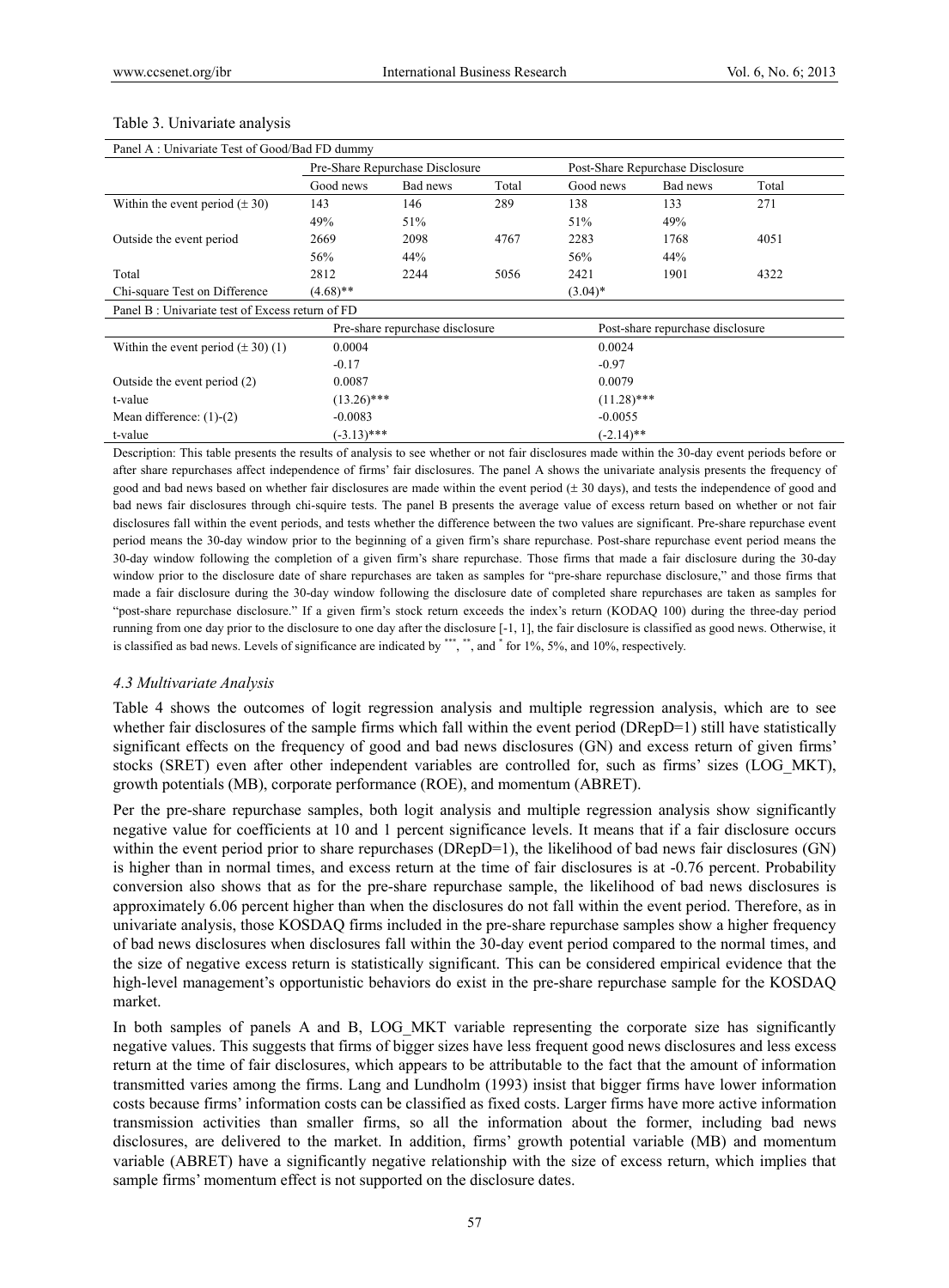| Panel A: Logit regression with GN as dependent variable |                              | Panel B: Multiple regression with SRET as dependent variable |                         |                           |                 |  |
|---------------------------------------------------------|------------------------------|--------------------------------------------------------------|-------------------------|---------------------------|-----------------|--|
|                                                         | Coefficient (Wald-statistic) |                                                              |                         | Coefficient (t-statistic) |                 |  |
| Variable                                                | Pre-Repurchase               | Post-Repurchase                                              | Variable                | Pre-Repurchase            |                 |  |
|                                                         | Disclosure                   | Disclosure                                                   |                         | Disclosure                | Post-Repurchase |  |
|                                                         |                              |                                                              |                         |                           | Disclosure      |  |
| Intercept                                               | 0.8834                       | 0.9514                                                       | Intercept               | 0.0283                    | 0.0277          |  |
|                                                         | $(23.58)$ ***                | $(23.41)$ ***                                                |                         | $(.7.00)$ ***             | $(6.47)$ ***    |  |
| DRepD                                                   | $-0.2451$                    | $-0.2278$                                                    | DRepD                   | $-0.0076$                 | $-0.0038$       |  |
|                                                         | $(3.63)*$                    | $(2.82)*$                                                    |                         | $(-2.65)$ ***             | $(-1.29)$       |  |
| LOG MKT                                                 | $-0.0987$                    | $-0.1004$                                                    | LOG MKT                 | $-0.0028$                 | $-0.003$        |  |
|                                                         | $(9.02)$ ***                 | $(8.31)$ ***                                                 |                         | $(-3.89)$ ***             | $(-3.90)$ ***   |  |
| <b>MB</b>                                               | $-0.0082$                    | $-0.0203$                                                    | MB                      | $-0.0007$                 | $-0.0001$       |  |
|                                                         | $-0.14$                      | $-0.95$                                                      |                         | $(-1.45)$                 | $(-0.26)$       |  |
| <b>ROE</b>                                              | 0.0639                       | 0.0392                                                       | <b>ROE</b>              | $-0.0005$                 | $-0.0034$       |  |
|                                                         | $-0.60$                      | $-0.10$                                                      |                         | $(-0.25)$                 | $(-1.25)$       |  |
| <b>ABRET</b>                                            | $-0.4781$                    | $-0.4774$                                                    | <b>ABRET</b>            | $-0.0134$                 | $-0.0123$       |  |
|                                                         | $(30.85)$ ***                | $(25.11)$ ***                                                |                         | $(-7.16)$ ***             | $(-6.26)$ ***   |  |
| Change in Probability (%)                               | 6.06                         | 5.61                                                         | Repurchasing Effect (%) | 0.76                      | 0.38            |  |
| N                                                       | 5,056                        | 4,322                                                        | N                       | 5,056                     | 4,322           |  |
| Likelihood Ratio                                        | 43.98                        | 46.18                                                        | Adj-R Square            | 0.016                     | 0.015           |  |
| Percent Concordance                                     | 55.2                         | 55.7                                                         |                         |                           |                 |  |

#### Table 4. Multivariate analysis

Description: This table describes the regression analysis examining whether or not fair disclosures fall within the 30-day event period before or after share repurchases affects whether the fair disclosures are considered good or bad news disclosures. DRepD is a dummy variable. If a given firm's fair disclosure falls within the 30-day window event periods before and after share purchases, its value is 1. Otherwise, its value is 0. SRET is the excess return on the basis of stock return indices for given firms (KODAQ 100) for the three-day period running from one day prior to the disclosure to one day after the disclosure [-1, 1]. Positive excess return means good news, and negative excess return means bad news. GN is a dummy variable that has a value of 1 if the fair disclosure is good news, or 0 otherwise. LOG\_MKT is the natural logarithm of market capitalizations for the fiscal year before the implementation date of a given fair disclosure (t-1). MB is the market to book ratio, where market capitalization for the fiscal year before the implementation date of a given fair disclosure (t-1) is divided by book value (total capital – preferred stock). ROE is the return on equity for the fiscal year before the implementation date of a given fair disclosure (t-1). ABRET is a variable representing excess return of a given company compared to its stock return index (Kospi 200 for securities and KODAQ 100 for KOSDAQ) from 90 days prior to the implementation date of a given fair disclosure to two days before [-90, -2]. Panel A shows the outcome of a logit regression with GN, a dummy variable, as a dependent variable, while panel B shows the outcome of a multiple regression analysis using SRET, a continuous variable, as a dependent variable. The Change in Probability in panel A is the probability difference between when DRepD is 1 and when it is 0 while variables in the logit regression analysis formula other than DRepD are replaced with the median value of descriptive statistics. Repurchasing effect in panel B is the difference of SRET values (excess return over the three-day period) when DRepD has value 1 and 0, respectively, which is calculated by using multiple regression analysis. We correct the standard errors for heteroskedasticity and double-cluster the errors at the firm and time level. Levels of significance are indicated by ' and \* for 1%, 5%, and 10%, respectively.

## *4.4 Two-Stage Least Squares Regression Analysis*

The results of the analyses laid out thus far are not sufficient to determine whether the management intentionally distorts information. This necessitates a two-stage regression analysis. The purpose of the two-stage regression analysis is to eliminate endogenous variables affecting share repurchases and see if the fair disclosures made before and after share repurchases (DRepD) still affect the frequency of good and bad news (GN), and excess return (SRET). For the purpose of this paper, we adopt the following first stage regression analysis formula based on the methodology by Brockman and Chung (2001) and Brockman et al. (2008).

$$
Pr(DRepDt) = \delta_0 + \delta_1 Risk-free ratet + \delta_2 CFOt-1 + \delta_3 MKTMOVt-1
$$
  
+  $\delta_4$  NUMREP<sub>t-1</sub> +  $\delta_5$ LOG\_MKT<sub>t-1</sub> +  $\delta_6$ MB<sub>t-1</sub> +  $\delta_7$ ROE<sub>t-1</sub> +  $\delta_8$ ABRET<sub>t-1</sub> +  $e_{it}$  (3)

Definitions of new independent variables in the regression analysis formula (3) are as follows.

Risk-free rate: As for risk-free rate, we use 364-day average value for foreign exchange stabilization bonds' interest rates for years when share repurchases occurred.

CFO: This is a ratio of cash flows generated by given firms' business operations for the fiscal year preceding the date of fair disclosures (t-1) over total asset.

MKTMOV: This is monthly standard deviations of average price to earnings ratio for the KOSDAQ 100 index for the fiscal year preceding the date of fair disclosures (t-1).

NUMREP: This is a ratio of changes in the number of treasury stocks by given firms for the fiscal year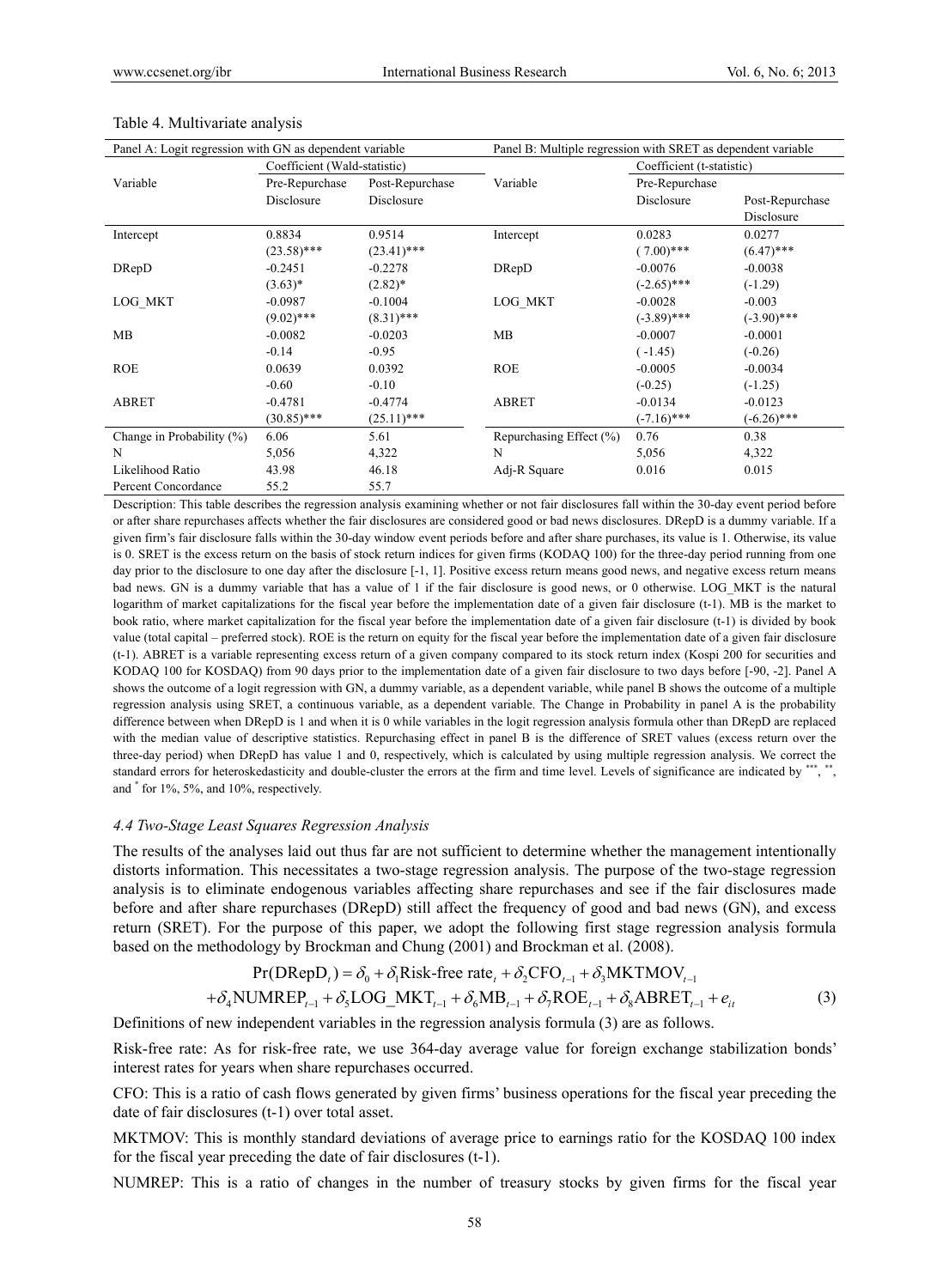preceding the date of fair disclosures (t-1) over total number of listed stocks.

For the two-stage regression analysis, DRepD from the previous regression analysis formulas (1) and (2) is replaced with the probability drawn from the regression analysis formula (3) of the first stage.

Table 5 shows the results of the two-stage regression analysis. Analytical results for the pre-share repurchase samples mostly coincide with those of the regression analyses using formulas (1) and (2). In panel A where the frequency of good and bad news disclosures is used as a dependent variable, the coefficient of DRepD is negative, and the level of significance is approximately 10.75 percent. In panel B where SRET, which represents the size of excess return caused by the fair disclosures within the event period, is used as a dependent variable, the significance level is very high within one percent, and the excess return is negative 7.3 percent. Therefore, even after pre-share repurchase endogenous variables are controlled for, fair disclosures in the KOSDAQ market within the event period are highly likely to be bad news. In addition, the subsequent negative excess return is statistically significant, and economically sizeable. The sizes and significance of LOG-MKR and ABRET coefficients in Table 5 are not so much different from the results of formulas (1) and (2).

|                     | Dependent variables       |               |               |                            |               |               |
|---------------------|---------------------------|---------------|---------------|----------------------------|---------------|---------------|
|                     | Pre-Repurchase Disclosure |               |               | Post-Repurchase Disclosure |               |               |
| Variable            | DRepD                     | <b>GN</b>     | <b>SRET</b>   | DRepD                      | <b>GN</b>     | <b>SRET</b>   |
| Intercept           | $-3.1098$                 | 0.8482        | 0.0296        | $-1.6034$                  | 0.9662        | 0.0280        |
|                     | $(24.83)$ ***             | $(19.63)$ **  | $(6.94)$ ***  | $(6.63)$ ***               | $(20.26)$ *** | $(6.00)$ ***  |
| Risk-Free Rate      | 8.7038                    |               |               | $-19.8311$                 |               |               |
|                     | $(-1.05)$                 |               |               | $(5.58)$ **                |               |               |
| <b>CFO</b>          | 8.6673                    |               |               | 3.6788                     |               |               |
|                     | $(4.71)$ **               |               |               | $(-0.79)$                  |               |               |
| <b>MKTMOV</b>       | $-5.7542$                 |               |               | $-8.9366$                  |               |               |
|                     | $(4.60)$ **               |               |               | $(8.20)$ ***               |               |               |
| <b>NUMREP</b>       | $-5.814$                  |               |               | $-4.3238$                  |               |               |
|                     | $(16.17)$ ***             |               |               | $(7.54)$ ***               |               |               |
| DRepD               |                           | $-1.6973$     | $-0.0737$     |                            | $-2.1887$     | $-0.0455$     |
|                     |                           | (2.59)        | $(-3.14)$ *** |                            | (1.86)        | $(-1.30)$     |
| LOG_MKT             | $-0.0595$                 | $-0.0779$     | $-0.0025$     | $-0.0198$                  | $-0.0887$     | $-0.0028$     |
|                     | $(-0.55)$                 | $(5.21)$ **   | $(-3.34)$ *** | (0.06)                     | $(.5.97)$ **  | $(-3.49)$ *** |
| MB                  | 0.0951                    | $-0.0127$     | $-0.0005$     | 0.1232                     | $-0.0072$     | 0.0002        |
|                     | $(3.49)$ **               | (0.26)        | $(-0.89)$     | $(9.54)$ ***               | (0.06)        | (0.39)        |
| <b>ROE</b>          | 2.0630                    | 0.0969        | 0.0021        | 1.2037                     | 0.1030        | $-0.0018$     |
|                     | $(23.02)^*$               | (1.03)        | (0.97)        | $(7.78)$ ***               | (0.49)        | $(-0.57)$     |
| <b>ABRET</b>        | $-1.7949$                 | $-0.5499$     | $-0.0171$     | $-0.0235$                  | $-0.4675$     | $-0.0124$     |
|                     | $(32.84)$ ***             | $(28.42)$ *** | $(-7.66)$ *** | (0.01)                     | $(23.57)$ *** | $(-6.18)$ *** |
| N                   | 4470                      | 4470          | 4470          | 3790                       | 3790          | 3790          |
| Likelihood Ratio    | 129.26                    | 40.51         |               | 60.57                      | 40.36         |               |
| Percent Concordance | 70.7                      | 55.1          | 0.0178        | 63.2                       | 55.5          | 0.0147        |

|  | Table 5. Two-stage least squares regression analysis |  |
|--|------------------------------------------------------|--|
|  |                                                      |  |

Description: This table shows the results of a two-stage regression analysis aimed at eliminating endogenous variables. In panel A, a two-stage logit regression is used, and in panel B, a two-stage multiple regression analysis is used. In the first stage, we separate coefficient values of variables that affect a firm's share repurchases. Using this, we analyze the effect of whether or not a fair disclosure falls within the pre- or post-repurchase event periods on whether a fair disclosure is considered good or bad news. DRepD is a dummy variable. If a given firm's fair disclosure falls within the 30-day window event periods before and after share purchases, its value is 1. Otherwise, its value is 0. SRET is a variable that represents the excess return vis-à-vis a given firm's stock return index (KODAQ 100) for the three-day period running from one day prior to the disclosure to one day after the disclosure [-1, 1]. Positive excess return means good news and negative excess return means bad news. GN is a dummy variable that has the value of 1 if the fair disclosure is good news, and 0 if bad news. LOG\_MKT is the natural logarithm of market capitalization for the fiscal year before the implementation date of a given fair disclosure (t-1). MB is the market to book ratio, where market capitalization for the fiscal year before the implementation date of a given fair disclosure (t-1) is divided by book value (total capital – preferred stock). ROE means the return on equity for the fiscal year before the implementation date of a given fair disclosure (t-1). ABRET is a variable representing excess return of a given company vis-à-vis KODAQ 100 from 90 days prior to the implementation date of a given fair disclosure to two days before [-90, -2]. Risk-free rate is a newly added independent variable for the first stage of regression analysis in the two-stage approach. As for risk-free rate, we use 364-day average value for foreign exchange stabilization bonds' interest rates for years when share repurchases occurred. CFO is a ratio of cash flows generated by given firms' business operations in the fiscal year preceding the date of fair disclosures (t-1) over total asset. MKTMOV is the monthly standard deviations of average price to earnings ratio for KOSDAQ 100 in the fiscal year preceding the date of fair disclosures (t-1). NUMREP is a ratio of changes in the number of treasury stocks by given firms in the fiscal year preceding the date of fair disclosures (t-1) over total number of listed stocks. We correct the standard errors for heteroskedasticity and double-cluster the errors at the firm and time level. Levels of significance are indicated by \*\*\*, \*\*, and \* for 1%, 5%, and 10%, respectively.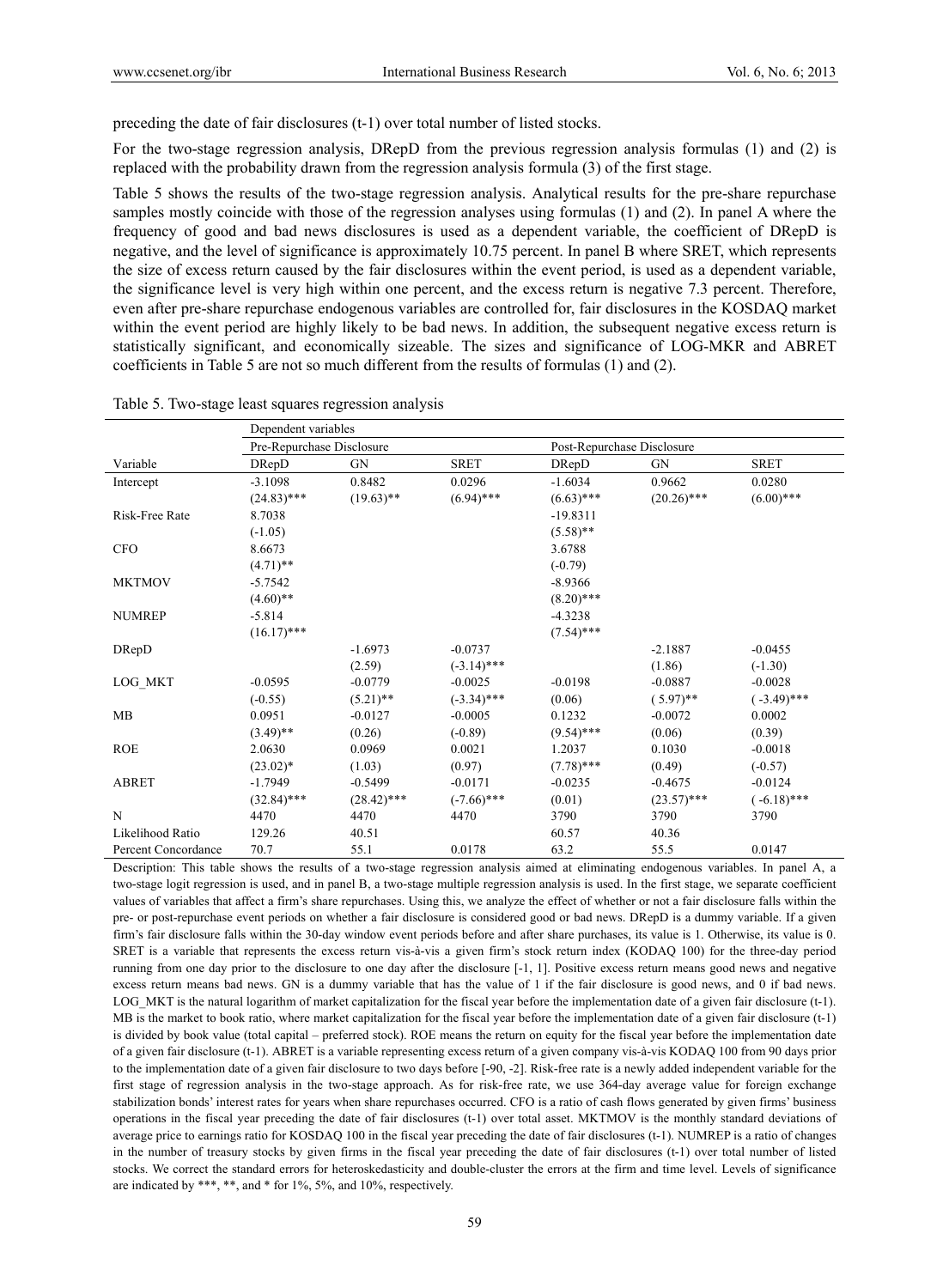## **5. Robustness Tests**

# *5.1 Analysis on the Management's Incentives Considering Stock Compensation Propensity*

To strengthen our hypothesis that the management distorts information intentionally and systematically and it discloses the intent strategically through fair disclosures, we need to find out what motivates the management to act in such a manner. Brockman et at. (2008) argue that the management's incentives would vary depending on the stock options of the management and CEO's stock ownership, and verify the hypothesis by adding relevant factors as independent variables. The results show that the management's stock options and stock ownership have a statistically significant relationship with the frequency of good and bad news disclosures and the subsequent size of excess return. This serves as empirical evidence for the claim by Brockman et al. (2008) that the management's opportunistic behaviors are motivated by the incentives regarding its shareholdings in the US market.

Therefore, for the purpose of this paper, we add the aforementioned two independent variables to run multivariate regression analysis. The additional formula is as follows.

$$
Pr(GNt) = \alpha + \beta_0 DRepDt + \beta_1 STKt-1 + \beta_2 DRepDt * STKt-1 + \beta_3 LOG_MKTt-1+ \beta_4 MBt-1 + \beta_5 ROEt-1 + \beta_6 ABRETt-1 + \varepsilont
$$
\n(4)  
\n
$$
SRETt = \alpha + \beta_0 DRepDt + \beta_1 STKt-1 + \beta_2 DRepDt * STKt-1 + \beta_3 LOG_MKTt-1
$$

$$
+\beta_4 \text{MB}_{t-1} + \beta_5 \text{ROE}_{t-1} + \beta_6 \text{ABRET}_{t-1} + \varepsilon_t
$$
\n
$$
\tag{5}
$$

STK is used in two different ways for Table 6.

1) STKOPT: This is the ratio of total value of stock options held by a given firm's CEO and executives in the fiscal year preceding the fair disclosure dates (t-1), which was calculated using Black-Scholes option pricing model, over the market capitalization.

2) STKHLD: {Total value of stock options held by a given firm's CEO and executives using Black-Scholes option pricing model (same as STKOPT's numerator value) + (holdings by CEO and persons with a special relationship  $\times$  year-end stock prices)} / total market value.

The purpose of Table 6 is to see whether a firm's stock compensation propensity causes the relationship between fair disclosures and share repurchases. If a firm makes a fair disclosure within the event period (DRepD=1), and the change in the firm's stock compensation ratio shows a significant effect on the frequency of good and bad news disclosures (GN) and the subsequent size of excess return (SRET), the stock compensation ratio (STKOPT, STKHLD) can be considered a cause for the management's behavior to distort information. Therefore, coefficients for DRepD\*STKOPT and DRepD\*STKHLD need to be checked for their statistical significance.

According to the results of analysis on Table 6, the significance level of the negative coefficient for DRepD in the pre-share repurchase samples, which appeared to remain significant before, had a t value of 1.60 only when STKOPT and SRET from panel B were used as dependent variables. In other words, it was significant only at the significance level of 10.96 percent. Also, coefficients for DRepD\*STKOPT and DRepD\*STKHLD, interaction terms that require the most attention, turned out to be almost insignificant in the pre-share repurchase samples. Thus, empirical evidence supporting the hypothesis of the management's opportunistic behaviors that was found in the pre-share repurchase samples substantially loses its significance if combined with the management's incentive for stock compensation, and coefficients for the interaction term are not significant. This appears to suggest that firms' behaviors to distort information using bad news disclosures do not result from incentives related to the management's stock compensation.

However, in the post-share repurchase samples, the coefficient for DRepD\*STKHLD had a significantly positive correlation at below 5 and 1 percent significance levels. This leads us to believe that when firms in the post-share repurchase samples make fair disclosures within the event period (DRepD=1), the frequency of good news disclosures (GN) and also the subsequent excess return(SRET) tend to increase depending on the management's stock options and shareholdings ratio for CEO and related parties. This implies that when making fair disclosures after share repurchases, firms have an incentive to protect the value of their assets.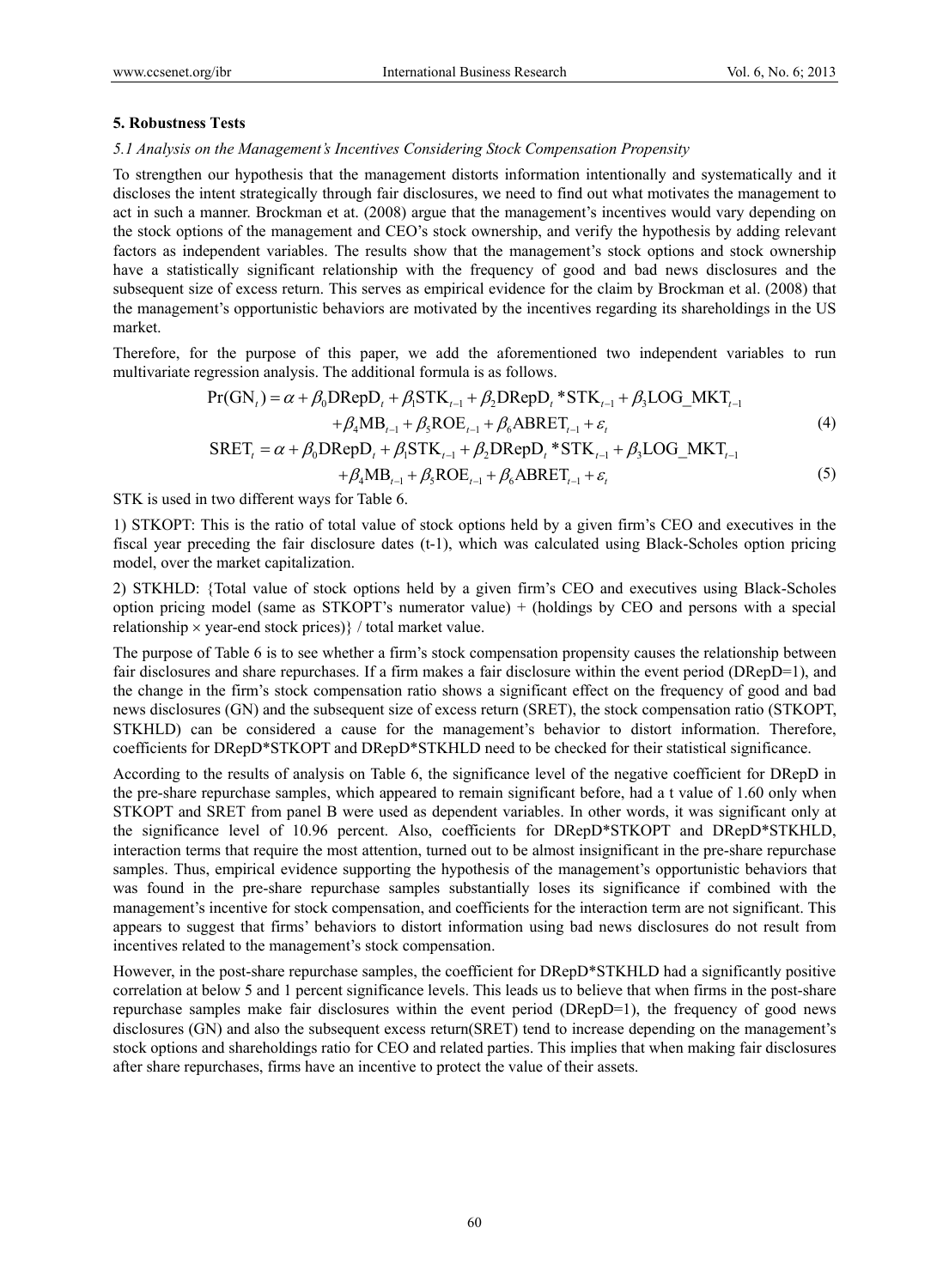| Panel A: Logit Regression with GN as Dependent Variable |                           |               | Panel B: Multiple Regression with SRET as Dependent Variable |               |                |                           |               |                 |               |
|---------------------------------------------------------|---------------------------|---------------|--------------------------------------------------------------|---------------|----------------|---------------------------|---------------|-----------------|---------------|
|                                                         | Coefficient               |               |                                                              |               |                | Coefficient               |               |                 |               |
|                                                         | (Wald-statistic)          |               |                                                              |               |                | (t-statistic)             |               |                 |               |
| Variable                                                | Pre-Repurchase Disclosure |               | Post-Repurchase                                              |               | Variable       | Pre-Repurchase Disclosure |               | Post-Repurchase |               |
|                                                         |                           |               | Disclosure                                                   |               |                |                           |               | Disclosure      |               |
| Intercept                                               | 0.7578                    | 0.7652        | 1.1268                                                       | 1.0068        | Intercept      | 0.0236                    | 0.0230        | 0.0291          | 0.0265        |
|                                                         | $(.3.00)*$                | $(11.27)$ *** | $(5.27)$ **                                                  | $(17.43)$ *** |                | $(.2.60)$ ***             | $(4.61)$ ***  | $(2.96)$ ***    | $(5.14)$ ***  |
| DRepD                                                   | $-0.2515$                 | $-0.0418$     | $-0.8344$                                                    | $-1.1781$     | DRepD          | $-0.0114$                 | $-0.0064$     | $-0.0154$       | $-0.0247$     |
|                                                         | (0.54)                    | (0.01)        | $(5.56)$ **                                                  | $(8.66)$ ***  |                | $(-1.60)$                 | $(-0.81)$     | $(-2.18)$ **    | $(-2.98)$ *** |
| LOG MKT                                                 | $-0.0482$                 | $-0.0891$     | $-0.1117$                                                    | $-0.1031$     | LOG MKT        | $-0.0017$                 | $-0.0027$     | $-0.0032$       | $-0.0032$     |
|                                                         | (0.47)                    | $(6.31)$ **   | (2.05)                                                       | $(7.39)$ ***  |                | $(-1.14)$                 | $(-3.42)$ *** | $(-2.02)$ **    | $(-3.90)$ *** |
| MB                                                      | $-0.0231$                 | $-0.0034$     | $-0.003$                                                     | $-0.0095$     | MB             | $-0.0007$                 | $-0.0006$     | 0.0005          | 0.0002        |
|                                                         | (0.32)                    | (0.02)        | (0.01)                                                       | (0.19)        |                | $(-0.80)$                 | $(-1.23)$     | $-0.73$         | $-0.37$       |
| <b>ROE</b>                                              | $-0.0751$                 | 0.0731        | $-0.0586$                                                    | 0.0809        | <b>ROE</b>     | $-0.0028$                 | 0.0004        | $-0.0016$       | $-0.0001$     |
|                                                         | (0.14)                    | (0.72)        | (0.09)                                                       | (0.36)        |                | $(-0.68)$                 | (0.21)        | $(-0.41)$       | $(-0.04)$     |
| <b>ABRET</b>                                            | $-0.9479$                 | $-0.4681$     | $-0.5522$                                                    | $-0.4718$     | <b>ABRET</b>   | $-0.0174$                 | $-0.0131$     | $-0.001$        | $-0.0124$     |
|                                                         | $(12.57)$ ***             | $(26.19)$ *** | $(5.85)$ **                                                  | $(22.09)$ *** |                | $(-3.12)$ ***             | $(-6.67)$ *** | $(-2.08)$ **    | $(-6.05)$ *** |
| <b>STKOPT</b>                                           | $-91.9081$                |               | $-106.1$                                                     |               | <b>STKOPT</b>  | $-1.6000$                 |               | $-2.0644$       |               |
|                                                         | (1.37)                    |               | (1.67)                                                       |               |                | $(-1.33)$                 |               | $(-1.82)$ *     |               |
| DRepD*STKOPT                                            | $-286.1$                  |               | 120.8                                                        |               | DRepD*STKOPT   | 1.9510                    |               | 7.482           |               |
|                                                         | (0.46)                    |               | (0.14)                                                       |               |                | (0.24)                    |               | $-1.19$         |               |
| <b>STKHLD</b>                                           |                           | 1.2591        |                                                              | $-1.6887$     | <b>STKHLD</b>  |                           | 0.0963        |                 | 0.0409        |
|                                                         |                           | (0.30)        |                                                              | (0.45)        |                |                           | $(1.90)*$     |                 | $-0.76$       |
| DRepD*STKHLD                                            |                           | $-6.0397$     |                                                              | 29.2747       | DRepD*STKHLD   |                           | $-0.0483$     |                 | 0.5869        |
|                                                         |                           | (0.38)        |                                                              | $(6.94)$ **   |                |                           | $(-0.22)$     |                 | $(2.58)$ ***  |
| Change<br>in                                            | $-3.57$                   | $-3.29$       | $-1.42$                                                      | $-16.4$       | Repurchasing   | $-0.09$                   | 0.1           | $-0.37$         | $-1.34$       |
| Probability (%)                                         |                           |               |                                                              |               | Effect $(\% )$ |                           |               |                 |               |
| N                                                       | 802                       | 3964          | 836                                                          | 3349          | N              | 802                       | 3964          | 836             | 3349          |
| Likelihood Ratio                                        | 23.02                     | 35.10         | 24.68                                                        | 44.33         |                |                           |               |                 |               |
| Percent                                                 | 59.6                      | 54.9          | 57.8                                                         | 55.8          | Adj-R Square   | 0.019                     | 0.017         | 0.014           | 0.018         |
| Concordance                                             |                           |               |                                                              |               |                |                           |               |                 |               |

Table 6. Analysis on the management's incentives for bad FD

Description: This table shows analysis on whether a firm's stock compensation propensity causes the relationship between fair disclosures and share repurchases. In order to examine whether firms with high rate of stock compensation for CEO and executives tend to control information flow, we use new variables of SKTOPT and SKTHLD. Panel A carries out a logit regression with GN, a dummy variable, as a dependent variable while panel B implements a multiple regression analysis using SRET, a continuous variable, as a dependent variable. DRepD is a dummy variable. If a given firm's fair disclosure falls within the 30-day window event periods before and after share purchases, its value is 1. Otherwise, its value is 0. SRET is a variable that represent excess return of a given firm vis-à-vis its stock return index (KODAQ 100) for the three-day period running from one day prior to the disclosure to one day after the disclosure [-1, 1]. Positive excess return means good news and negative excess return means bad news. GN is a dummy variable that has a value of 1 if the fair disclosure is good news, and of 0 otherwise. STKOPT is the ratio of total value of stock options held by a given firm's CEO and executives in the fiscal year preceding the fair disclosure dates (t-1), calculated by using Black-Scholes option pricing model, over the market capitalization. STKHLD is the total value of stock options held by a given firm's CEO and executives, calculated by using Black-Scholes option pricing model (same as STKOPT's numerator value)+ (holdings by CEO and related partiesyear-end stock prices), divided by total market value. The Change in Probability in panel A is the probability difference between when DRepD is 1 and when it is 0 while variables in the logit regression analysis formula other than DRepD are replaced with the median value of descriptive statistics. Repurchasing effect in panel B is the difference of SRET values (excess return over the three-day period) when DRepD has value 1 and 0, respectively, which is calculated by using multiple regression analysis. . We correct the standard errors for heteroskedasticity and double-cluster the errors at the firm and time level. Levels of significance are indicated by \*\*\*, \*\*, and  $*$  for 1%, 5%, and 10%, respectively.

#### *5.2 Analysis on Accruals*

From 5.1, we learn that the reasons behind making bad news disclosures for the pre-share repurchase samples are not correlated with the management's incentives. To examine another idea concerning intentionality of fair disclosures, we run a regression analysis (2) using accruals as a dependent variable. This variable, derived from accrual-based accounting, is calculated in the following way:

Accruals = (current asset – cash and cash equivalents - securities)-(current liabilities-short term

borrowings-current portion of long term borrowings)-depreciation (6)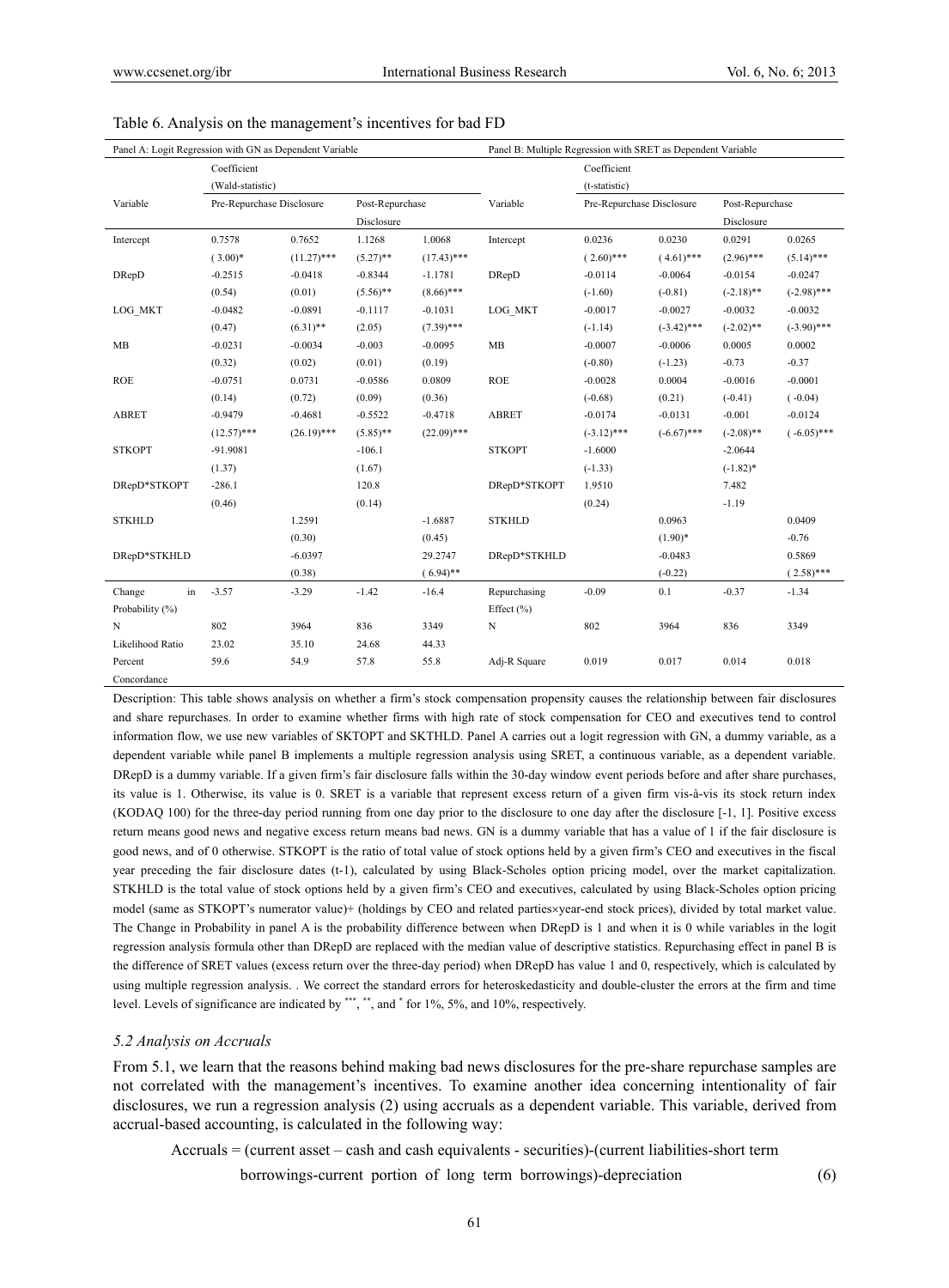Accruals can affect operating income, but has no effect on operating cash flows, so it can be used either as a variable measuring a firm's profit quality, or as an indicator gauging the likelihood of a firm's window dressing. By conducting a multivariate analysis where dependent variable SRET*t* is replaced with AC/B*t* (ratio of accruals over market capitalization), we test how the dummy variable DRepD=1 affects the management's accruals.

In Table 7, the pre-share repurchase sample's DRepD coefficient is significantly negative at around a 6 percent significance level. If we consider accruals as a proxy reflecting the management's intent on the firm's accounting, we can state that intentional fair disclosures made in a given year are actually materialized in the following year. Therefore, we believe that changes in accruals only seen in the pre-share repurchase samples serve as empirical evidence that the management's intent is reflected on the act of making fair disclosures.

|              | Coefficient (t-statistic) |                            |  |
|--------------|---------------------------|----------------------------|--|
| Variable     | Pre-repurchase disclosure | Post-repurchase disclosure |  |
| Intercept    | $-0.0211$                 | 0.1103                     |  |
|              | $(-0.57)$                 | $(4.38)$ ***               |  |
| DRepD        | $-0.0512$                 | $-0.0086$                  |  |
|              | $(-1.87)^*$               | $(-0.47)$                  |  |
| LOG MKT      | 0.0092                    | $-0.0151$                  |  |
|              | (1.35)                    | $(-3.33)$ ***              |  |
| MB           | $-0.0259$                 | $-0.0004$                  |  |
|              | $(-5.50)$ ***             | $(-0.16)$                  |  |
| <b>ROE</b>   | 0.1810                    | 0.0187                     |  |
|              | $(10.69)$ ***             | (1.16)                     |  |
| <b>ABRET</b> | 0.0107                    | 0.007                      |  |
|              | (0.62)                    | (0.61)                     |  |
| N            | 4746                      | 4021                       |  |
| Adj-R square | 0.049                     | 0.004                      |  |

Table 7. Analysis on accruals

Description: This table tests whether a fair disclosure falls within the pre- and post-repurchase event periods affects a firm's accruals in the following year. AC/B, a dependent variable, is calculated by dividing accounting accruals ([current asset – cash and cash equivalents – securities] – [current liabilities-short term borrowings – current portion of long term borrowings]-depreciation) by book value (total capital – preferred stock). DRepD is a dummy variable. If a given firm's fair disclosure falls within the 30-day window event periods before and after share purchases, its value is 1, and 0 otherwise. SRET is the excess return vis-à-vis a given firm's stock return index (KODAQ 100) for three day period running from one day prior to the disclosure to one day after the disclosure [-1, 1]. Positive excess return means good news and negative excess return means bad news. GN is a dummy variable that has a value of 1 if the fair disclosure is good news, and 0 otherwise. LOG\_MKT is the natural logarithm of market capitalization for the fiscal year before the implementation date of a given fair disclosure (t-1). MB is the market to book ratio, where market capitalization for the fiscal year before the implementation date of a given fair disclosure (t-1) is divided by book value (total capital – preferred stock). ROE means the return on equity for the fiscal year before the implementation date of a given fair disclosure (t-1). ABRET is a variable representing excess return of a given company vis-à-vis a given firm's stock return index (KODAQ 100) from 90 days prior to the implementation date of a given fair disclosure to two days before [-90, -2]. We correct the standard errors for heteroskedasticity and double-cluster the errors at the firm and time level. Levels of significance are indicated by \*\*\*, \*\*, and \* for 1%, 5%, and 10%, respectively.

## *5.3 Analysis on Market's Boom and Bust*

Table 8 shows a sensitivity analysis from the perspective of the market's boom and bust. Based on the result of duration analysis on the KOSDAQ market's stock return, we define the years from 2003 to 2007 as boom, and the years 2002 and 2008 as bust, and divide samples before running regression analyses (1) and (2). The outcome shows that the coefficients of DRepD in the boom years in the pre-share repurchase samples turn out significant within the significance level of 5.34 percent and 0.3 percent, respectively for GN and SRET. The frequency of bad news disclosures and the subsequent excess return were negative in the aforementioned findings. This suggests that intentional fair disclosures are more actively made during the boom years, and the management is more driven to purchase the firm's stocks at a lower price during those years.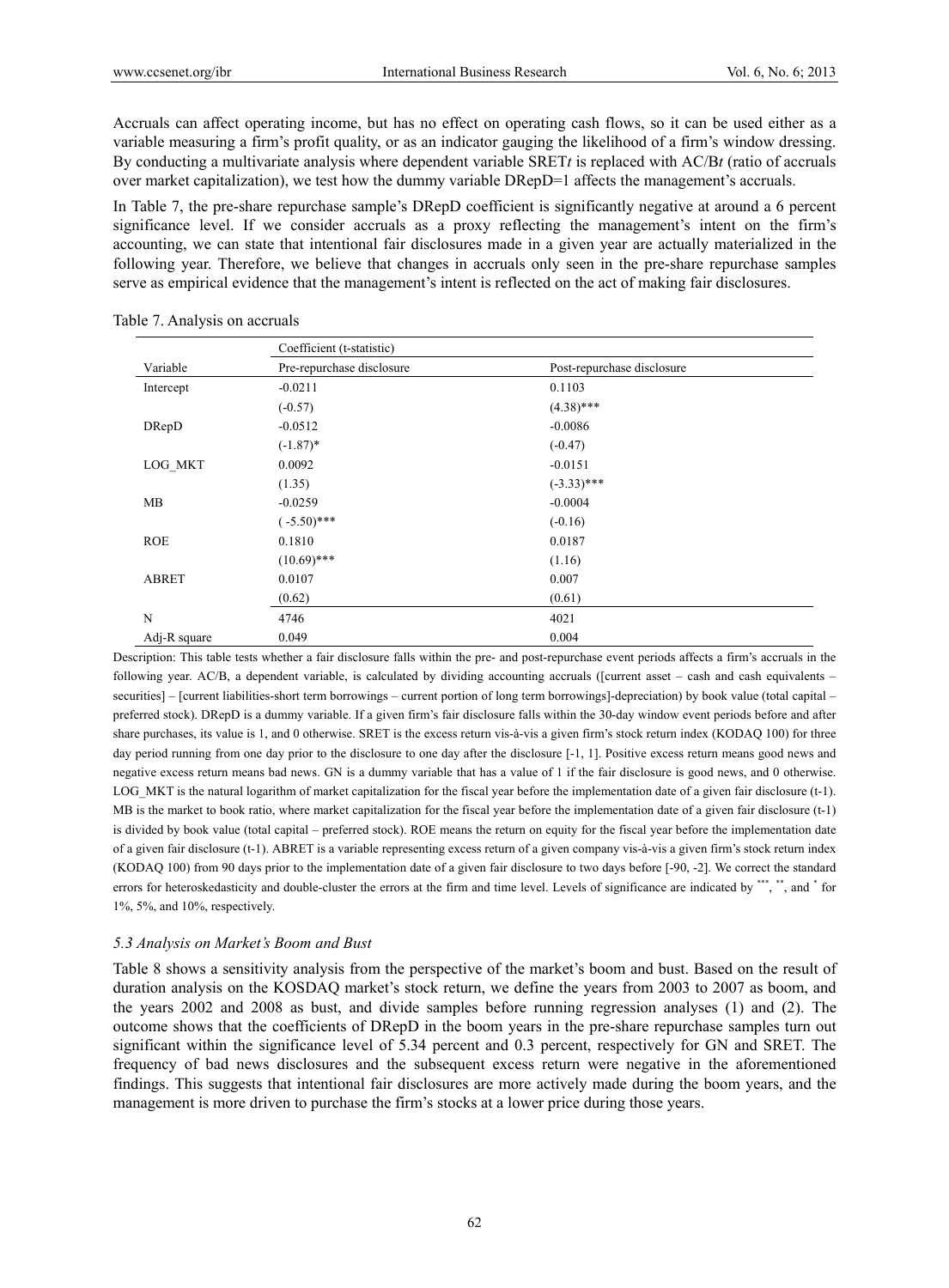| Panel A: Logit Regression with GN as Dependent Variable |                                             |                 |                                               |                 |  |  |
|---------------------------------------------------------|---------------------------------------------|-----------------|-----------------------------------------------|-----------------|--|--|
|                                                         | Coefficient in Bust Market (2002 $& 2008$ ) |                 | Coefficient in Boom Market $(2003 \sim 2007)$ |                 |  |  |
| Variable                                                | Pre-Repurchase Disclosure                   | Post-Repurchase | Pre-Repurchase Disclosure                     | Post-Repurchase |  |  |
|                                                         |                                             | Disclosure      |                                               | Disclosure      |  |  |
| Intercept                                               | 2.1435                                      | 1.9553          | 0.7991                                        | 0.8826          |  |  |
|                                                         | $(6.62)$ **                                 | $(4.45)$ **     | $(18.02)$ ***                                 | $(18.92)$ ***   |  |  |
| DRepD                                                   | $-0.0582$                                   | $-0.5559$       | $-0.2647$                                     | $-0.1839$       |  |  |
|                                                         | (0.02)                                      | (1.68)          | $(3.73)*$                                     | (1.64)          |  |  |
| LOG MKT                                                 | $-0.3244$                                   | $-0.2702$       | $-0.0797$                                     | $-0.0865$       |  |  |
|                                                         | $(5.81)$ **                                 | $(3.28)*$       | $(5.35)$ **                                   | $(5.64)$ **     |  |  |
| MB                                                      | 0.0939                                      | 0.0381          | $-0.0244$                                     | $-0.0292$       |  |  |
|                                                         | $(2.72)^*$                                  | (0.48)          | (1.07)                                        | (1.58)          |  |  |
| <b>ROE</b>                                              | 0.0414                                      | 0.0594          | 0.0397                                        | 0.0279          |  |  |
|                                                         | (0.01)                                      | (0.01)          | (0.22)                                        | (0.05)          |  |  |
| <b>ABRET</b>                                            | $-0.4648$                                   | $-0.5470$       | $-0.4776$                                     | $-0.4706$       |  |  |
|                                                         | (1.05)                                      | (1.11)          | $(29.60)$ ***                                 | $(23.58)$ ***   |  |  |
| N                                                       | 419                                         | 365             | 4637                                          | 3957            |  |  |
| Likelihood Ratio                                        | 7.05                                        | 6.95            | 41.81                                         | 41.09           |  |  |
| Percent                                                 | 56.4                                        | 58.1            | 55.1                                          | 55.5            |  |  |
| Concordance                                             |                                             |                 |                                               |                 |  |  |

## Table 8. Analysis on market's boom and bust

Panel B: Multiple Regression with SRET as Dependent Variable

|              | Coefficient in Bust Market (2002 $& 2008$ ) |                 | Coefficient in Boom Market $(2003 \sim 2007)$ |                 |  |
|--------------|---------------------------------------------|-----------------|-----------------------------------------------|-----------------|--|
| Variable     | Pre-Repurchase Disclosure                   | Post-Repurchase | Pre-Repurchase Disclosure                     | Post-Repurchase |  |
|              |                                             | Disclosure      |                                               | Disclosure      |  |
| Intercept    | 0.0532                                      | 0.0716          | 0.0276                                        | 0.0265          |  |
|              | $(2.49)$ **                                 | $(2.86)$ ***    | $(6.72)$ ***                                  | $(6.16)$ ***    |  |
| DrepD        | 0.0043                                      | $-0.0140$       | $-0.0090$                                     | $-0.0026$       |  |
|              | (0.43)                                      | $(-1.21)$       | $(-2.99)$ ***                                 | $(-0.85)$       |  |
| LOG MKT      | $-0.0068$                                   | $-0.0091$       | $-0.0027$                                     | $-0.0028$       |  |
|              | $(-1.99)$ **                                | $(-2.26)$ **    | $(-3.35)$ ***                                 | $(-3.65)$ ***   |  |
| MB           | 0.0023                                      | 0.0028          | $-0.0011$                                     | $-0.0003$       |  |
|              | (1.60)                                      | $(1.86)^*$      | $(-2.08)$ **                                  | $(-0.56)$ ***   |  |
| <b>ROE</b>   | $-0.0292$                                   | $-0.0500$       | 0.0001                                        | $-0.0011$       |  |
|              | $(-2.74)$ ***                               | $(-3.20)$ ***   | (0.05)                                        | $(-0.41)$       |  |
| <b>ABRET</b> | $-0.0064$                                   | $-0.0074$       | $-0.0136$                                     | $-0.0122$       |  |
|              | $(-0.55)$                                   | $(-0.53)$       | $(-7.25)$ ***                                 | $(-6.23)$ ***   |  |
| N            | 419                                         | 365             | 4637                                          | 3957            |  |
| Adj-R Square | 0.026                                       | 0.047           | 0.019                                         | 0.015           |  |

Description: This table shows the outcome of sensitivity analysis by classifying selected samples differently based on the market conditions. Years 2002 and 2008 are classified as samples for bearish market, and years from 2003 and 2007 are classified as samples for bullish market. DrepD is a dummy variable. If a given firm's fair disclosure falls within the 30-day window event periods before and after share purchases, its value is 1, and 0 otherwise. SRET is the excess return vis-à-vis a given firm's stock return index (KODAQ 100) for three day period running from one day prior to the disclosure to one day after the disclosure [-1, 1]. Positive excess return means good news and negative excess return means bad news. GN is a dummy variable that has a value of 1 if the fair disclosure is good news, and 0 otherwise. LOG\_MKT is the natural logarithm of market capitalization for the fiscal year before the implementation date of a given fair disclosure (t-1). MB is the market to book ratio, where market capitalization for the fiscal year before the implementation date of a given fair disclosure (t-1) is divided by book value (total capital – preferred stock). ROE means the return on equity for the fiscal year before the implementation date of a given fair disclosure (t-1). ABRET is a variable representing excess return of a given company vis-à-vis a given firm's stock return index (KODAQ 100) from 90 days prior to the implementation date of a given fair disclosure to two days before [-90, -2]. In panel A, a two-stage logit regression is used, and in panel B, a two-stage multiple regression analysis is used. We correct the standard errors for heteroskedasticity and double-cluster the errors at the firm and time level. Levels of significance are indicated by \*\*\*, \*\*, and \* for 1%, 5%, and 10%, respectively.

## **6. Conclusions**

This paper investigates the relationship between Regulation fair disclosures (Reg FD) and share repurchases to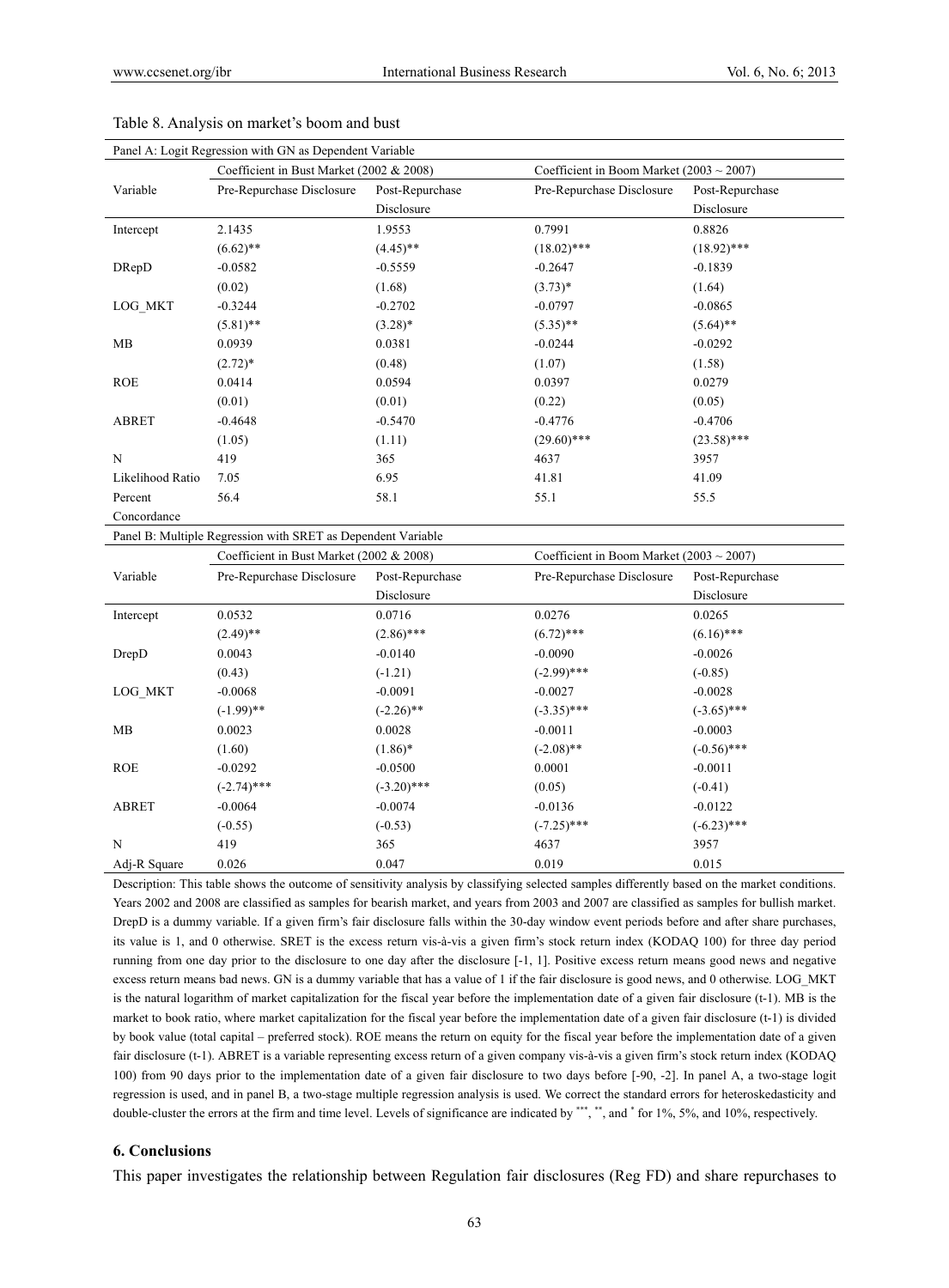see whether the management shows opportunistic behaviors through fair disclosures when conducting share repurchases in the domestic stock market.

We compile data from the KOSDAQ market from October 2002, the year when Reg FD was introduced in Korea, to September 2008. Our analyses show four important findings. To begin with, we find that firms that made fair disclosures prior to share repurchases are more likely to make bad news disclosures. The excess return caused by a given disclosure compared to the index is also statistically significant, and is negative. This finding is the first empirical evidence supporting the hypothesis of the management's opportunistic behaviors in emerging markets. Second, in order to determine the causes of the management's opportunistic behaviors, we investigate the effect that the stock compensation propensity has on whether fair disclosures are good or bad news and on the excess return. No significant correlation is seen with bad news disclosures in the pre-share repurchase samples. Therefore, it is difficult to state that the management makes bad news disclosures with a view to raising values of their stock options or shareholdings. That said, given that firms' stock compensation ratio has a significantly positive correlation with good news disclosures, there is an incentive to protect the asset values through fair disclosures made after share repurchases. Third, the regression analysis with accruals as a dependent variable indicates that management's intentional manipulation of accounting is highly likely in the pre-share repurchase samples. Finally, the outcomes of the sensitivity analysis suggest that the management's opportunistic behaviors prior to share repurchases are more pronounced during market booms.

We believe that the results of this study have implications as to whether Reg FD has a significant impact on the changes in the stock market's information environment in emerging economies. In the case of the stock market in the developed countries, a significant amount of information is transmitted through abundant half-yearly and quarterly disclosures aside from Reg FD, which makes the cost of information delivery more of a "fixed cost". This makes it hard to distort information through making fair disclosures on a rolling basis. However, in the emerging markets, information delivery cost is relatively high compared to the developed economies and there is only a small amount of available information in the market. This makes it easy to distort information through fair disclosures, and the management may have an intent to purchase the firm's shares at low prices that are a result of information distortion. Statistically significant coefficients seen in the pre-share repurchase samples of the KOSDAQ market are important empirical evidence supporting such intent.

#### **Acknowledgement**

The work was supported by INHA UNIVERSITY Research Grant. (INHA-2012).

#### **References**

- Agapova, A., Madura, J., & Mailibayeva, Z. (2012). Does regulation fair disclosure reduce the information quality of managerial guidance. *Financial Review, 47,* 273-297. http://dx.doi.org/10.1111/j.1540-6288.2012.00329.x
- Ahn, B. J., Chae, J., & Jung, J. (2011). What drives firms' financial decisions? Evidence from the Field. *Korean Journal of Financial Studies, 40*(1), 219-260.
- Bailey, W., Li, H., Mao, C. X., & Zhong, R. (2003). Regulation FD and market behavior around earnings announcements: Is the cure worse than the disease? *Journal of Finance, 58*, 2487-2514. http://dx.doi.org/10.1046/j.1540-6261.2003.00613.x
- Brockman, P., & Chung, D. Y. (2001). Managerial timing and corporate liquidity: Evidence from actual share repurchase. *Journal of Financial Economics, 61,* 417-448. http://dx.doi.org/10.1016/S0304-405X(01)00068-X
- Brockman, P., Khurana, I. K., & Martin, X. (2008). Voluntary disclosures around share repurchases. *Journal of Financial Economics, 89,* 175-191. http://dx.doi.org/10.1016/j.jfineco.2007.08.004
- Cheng, Q., & Lo, K. (2006). Insider trading and voluntary disclosures. *Journal of Accounting Research, 44*, 815-848. http://dx.doi.org/10.1111/j.1475-679X.2006.00222.x
- Choi, W., & Jung, J. (2012). How are stock prices affected by the cheap talk? Evidence from the disclosure of repurchase motives. *Korean Journal of Financial Studies, 41*(3), 497-520.
- Fried, J. M. (2001). Open market repurchases: Signaling or managerial opportunism. *Theoretical Inquiries in Law, 2*, 865-894. http://dx.doi.org/10.2202/1565-3404.1039
- Gomes, A., Gary, G., & Madureira, L. (2007). SEC Regulation fair disclosure, information, and the cost of capital. *Journal of Corporate Finance, 13*, 300-334. http://dx.doi.org/10.1016/j.jcorpfin.2006.11.001